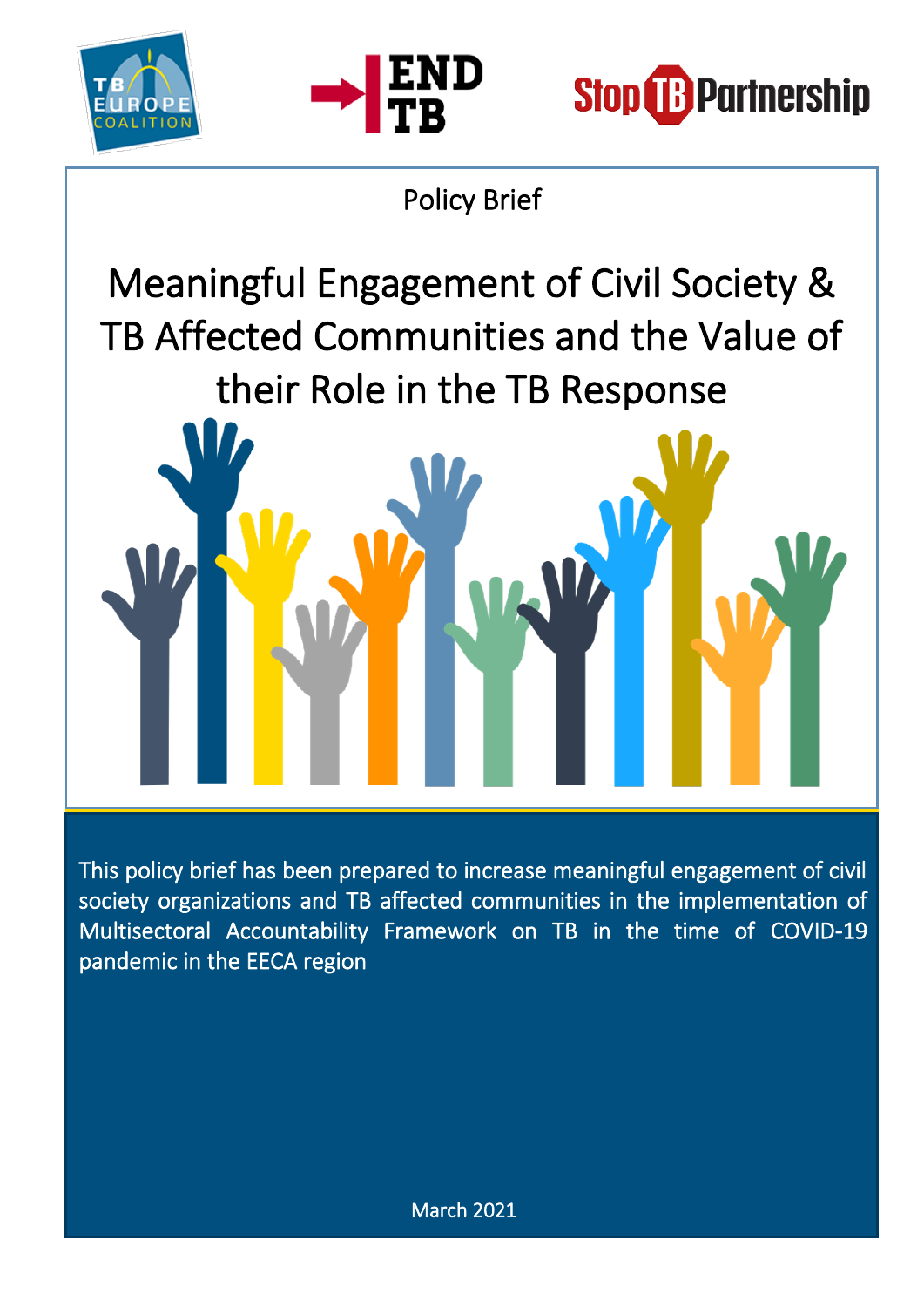

#### Executive Summary

Health is central to the sustainable development of every country. A world that is out of balance in matters of health is neither stable nor secure. To achieve this balance in the TB response, the role of civil society and TB affected communities is fundamental.

**[The United Nations Sustainable Development Goals](https://www.un.org/sustainabledevelopment/sustainable-development-goals/) (SDGs), the [World Health Organization](https://www.who.int/tb/End_TB_brochure.pdf?ua=1) End [TB Strategy](https://www.who.int/tb/End_TB_brochure.pdf?ua=1) (the End TB Strategy)[, the Political declaration of the UN General-Assembly High-Level](https://www.who.int/publications/m/item/political-declaration-of-the-un-general-assembly-high-level-meeting-on-the-fight-against-tuberculosis)  [Meeting on the Fight Against Tuberculosis](https://www.who.int/publications/m/item/political-declaration-of-the-un-general-assembly-high-level-meeting-on-the-fight-against-tuberculosis) (the Political Declaration of UN HLM on TB),** and other

strategic documents declared the meaningful and constructive engagement of civil society and TB affected communities in all aspects of the TB prevention and care activities as a priority. The **Political Declaration of UN HLM on TB** articulates the comprehensive role of civil society and TB affected communities in TB response. It also emphasizes the legal, gender, social and economic aspects of the TB response and the role of civil society and TB affected

**The Political Declaration of UN HLM on TB** (September 2018) aims to end the epidemic in all countries, and pledges to provide leadership, and to work together to accelerate national and global collective actions, investments and innovations urgently, to fight TB.

communities in advocacy, monitoring and designing legal, policy, and operational guidance to overcome barriers and facilitate an enabling environment for accessing TB, health and social protection systems, as well as the realization of the right to health for all.

**Global TB Report 2020** provides an opportunity to reflect on progress made in the fight against TB and highlight the risks that threaten to erode the gains we have made.

The [Global TB Report 2020](https://apps.who.int/iris/bitstream/handle/10665/336069/9789240013131-eng.pdf) recommends "to contribute to a sharpened focus on the engagement of civil society and TB affected communities in all aspects of the TB response". The global civil society and TB affected communities reported in 2020 "a deadly divide" between commitments of the Political Declaration of

UN HLM on TB and realities. A [Deadly Divide report,](http://www.stoptb.org/assets/documents/communities/The%20Deadly%20Divide_TB%20Commitments%20vs%20TB%20Realities%20FINAL%20HLM%20Report.pdf) complements the Global TB Report 2020 by providing a complementary view of the status of the Political Declaration of UN HLM on TB targets and commitments, specifically through the lens of civil society and TB affected communities. Progress towards ending TB will depend on actions across sectors, underscoring the importance of

the national adaptation and implementation of WHO's [multisectoral accountability framework for](https://www.who.int/tb/WHO_Multisectoral_Framework_web.pdf?ua=1)  [tuberculosis](https://www.who.int/tb/WHO_Multisectoral_Framework_web.pdf?ua=1) (MAF-TB). As part of this adaptation and implementation, and to help operationalize the MAF-TB, it will be important to integrate [6 calls to action](http://www.stoptb.org/assets/documents/communities/20262_DeadlyDivide_CallToAction-EN_v03_RC.pdf) from the Deadly Divide report into the national reports and multisectoral roadmaps considering the baseline assessment using Annex 2 of the MAF-TB Checklist -

**A "Deadly Divide" calls to action** is a strong initiative driven by 150 community and civil society partners from over 60 countries which demand a social justice approach that prioritizes community needs. This report is part of an accountability process.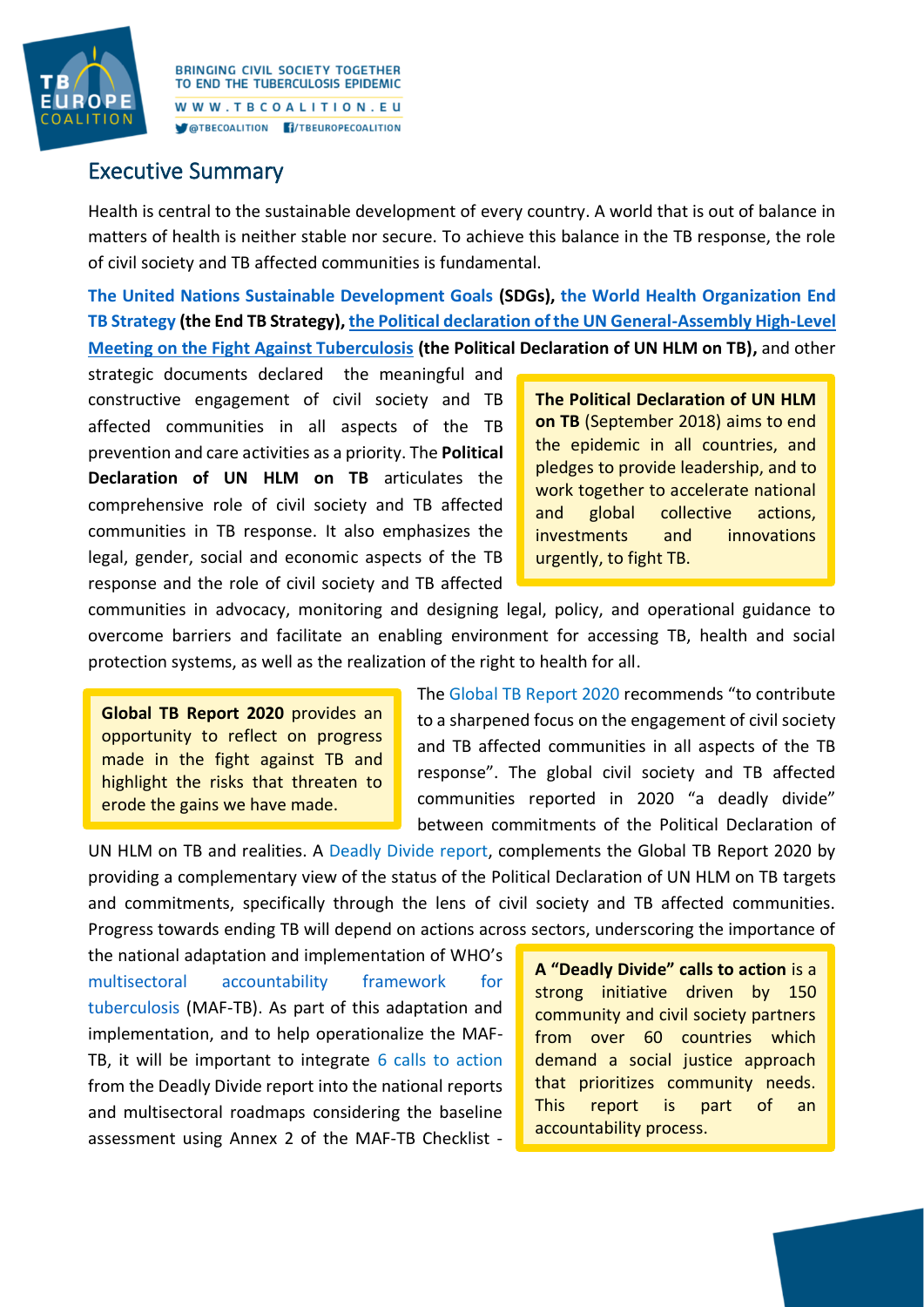

engagement of civil society and affected communities in the 4 components of multisectoral accountability to End TB at the country level.

The current situation with COVID-19 tangibly demonstrates to the international community, governments, and activists alike, that the fight against infectious diseases knows no borders, and provides a number of lessons on how to respond to such challenges. [Stop TB Partnership Modelling](http://www.stoptb.org/assets/documents/covid/TB%20and%20COVID19_Modelling%20Study_5%20May%202020.pdf)  [analysis](http://www.stoptb.org/assets/documents/covid/TB%20and%20COVID19_Modelling%20Study_5%20May%202020.pdf) has demonstrated that the TB response has regressed at least 5-8 years as a result of the pandemic, civil society and TB affected communities have documented the increasing barriers and challenges experienced as a result. While COVID-19 has presented serious challenges, as articulated in the Deadly Divide Call to Action 6, we must collectively leverage COVID-19 investments, systems and infrastructure to strengthen national TB responses. One of the lessons learned from the COVID-19 response is that global public health actors are united with a sense of urgency to act and respond.

The ambitious goals to achieve national, regional and global commitments to End TB by 2030 cannot be reached without engagement of civil society and TB affected communities.

### What is Meaningful Engagement of civil society and TB affected communities?

*"Ending TB is not just a job for governments. Everyone has a role to play, from those in the corridors of power to those in the villages and streets where people live and die with TB" [Dr Tedros Adhanom Ghebreyesus](https://apps.who.int/iris/bitstream/handle/10665/336069/9789240013131-eng.pdf)*

*Director-General World Health Organization*

The central role of civil society and affected communities in the response to TB has long been recognized by the global community and policymakers as an ethical and pragmatic imperative for

**Civil society and TB affected communities need to be given an important role not only in direct services provision but also in the process of governance, coordination, and communication.**

the successful implementation of National TB Programmes (NTPs). In many countries, especially where TB is fuelled by HIV, government health-care providers have been stripped of their ability to cope with the levels of service delivery needed to meet targets. Engagement of civil society and TB affected communities in the TB response at all levels, especially

during the COVID-19 pandemic should become not only an additional supportive factor for NTPs, but an integral part of an effective strategy to achieve the goal of Ending TB. There is a strong body of evidence that the engagement of civil society and TB affected communities is vital to improving strategies for health, as the communities can speak for themselves about their priorities and the strategies needed to overcome the social, political, cultural, legal and economic barriers to accessing TB services, care and support from the TB survivor's perspective.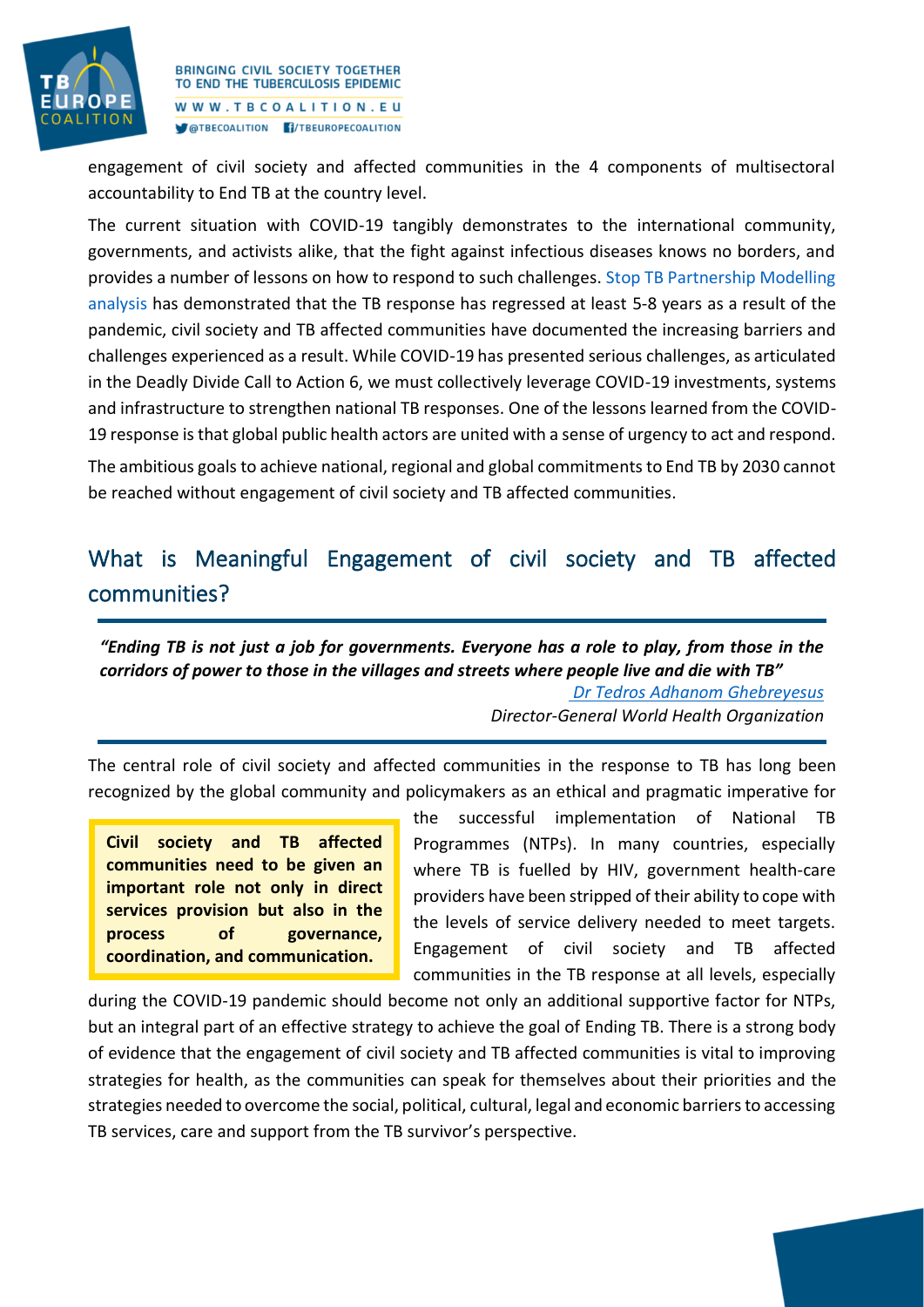

They can respond to specific issues and needs, including the provision of direct services: casefinding, social, psychological, and other services during diagnosis, treatment, and rehabilitation, through the TB care cascade.



*Fig.1 Provision of services to the general public through CSOs at the stages of the TB care cascade (1) developed by Mikhail Volyk*

*Figure 1* shows the care cascade for people with TB, which usually starts from outreach (active case missed by the healthcare system) among vulnerable populations and ends with rehabilitation. The common target is to act according to the "no one left behind" principle which means that every person affected by TB should be reached and no one should be left without TB care services.

This care cascade shows that most activities are traditionally concentrated in medical institutions (highlighted in gray), but it is not limited to this. The yellow boxes represent outreach aspects of the cascade, as well as the referral of people at risk of getting TB or who have symptoms of TB. The role of civil society and TB affected communities is becoming more critical in terms of establishing, consolidating and scaling up key community linkages with essential services, especially in the underserved, difficult-to-reach areas and with marginalized population groups. This is the field where the medical system has limited, or in most cases, no access to such groups, authority, or enough resources for service provision.

TB care should not end even after effective treatment (green boxes), since there is still a need for rehabilitation and/or resocialization.

Red arrows in *Figure 1* shows where participation of civil society and TB affected communities has already proven its effectiveness. The higher the role of civil society and TB affected communities'; the more arrows are indicated at the stage of service provision.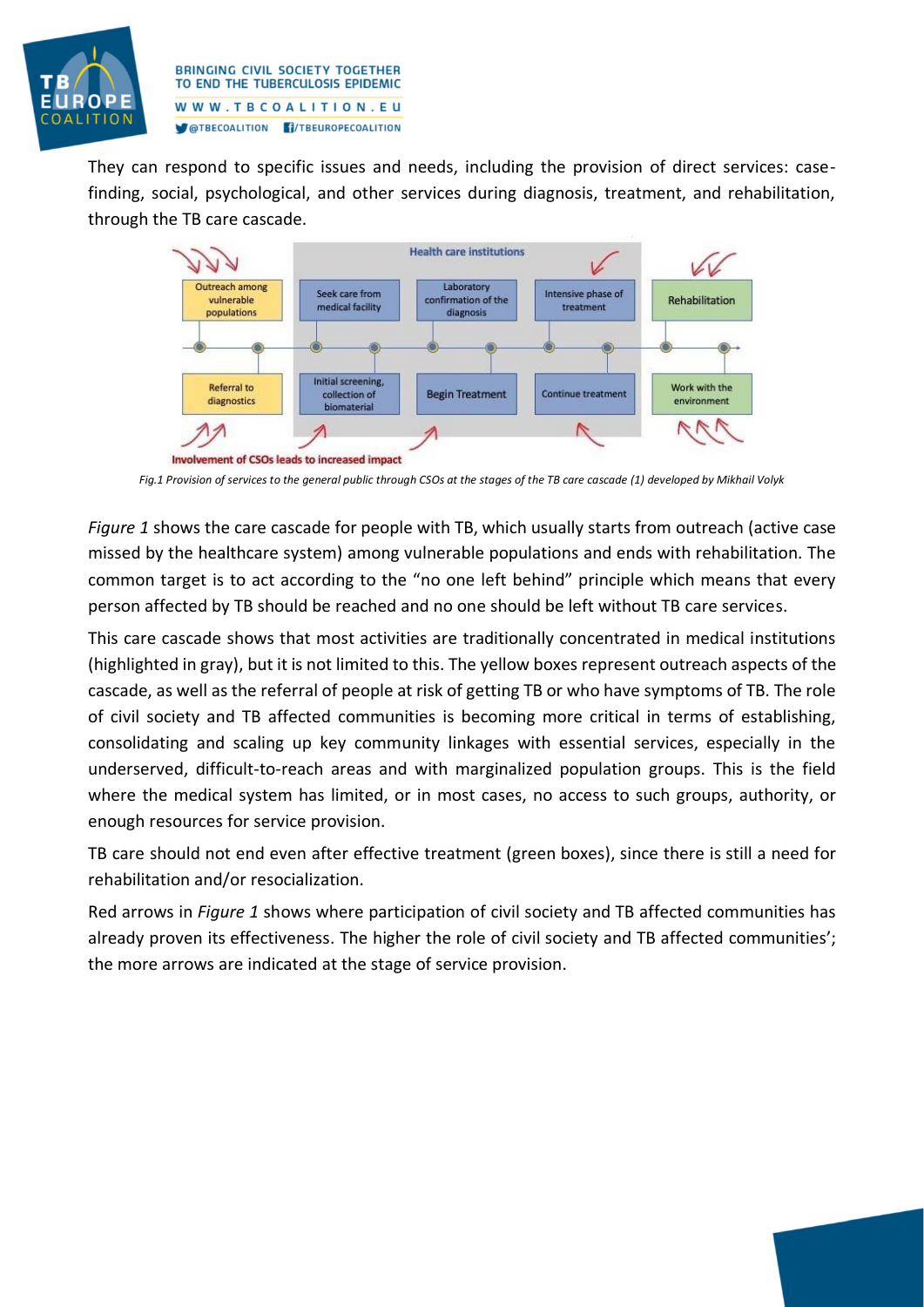

**BRINGING CIVIL SOCIETY TOGETHER** TO END THE TUBERCULOSIS EPIDEMIC WWW.TBCOALITION.EU

OTBECOALITION F/TBEUROPECOALITION



*Fig. 2. Provision of services to the general public through CSOs at the stages of the TB care cascade (2) developed by Mikhail Volyk*

The traditional health care system is not able to reach and cover all people with TB, such cases are called *lost to follow-up*; someone may not be reached at all and be completely lost for review, we should also remember about terminal and incurable conditions (palliative care), because TB is still a fatal disease (*Figure 2).*

A huge range of services is also necessary for concomitant diseases, because according to the [people-centred approach,](https://www.euro.who.int/__data/assets/pdf_file/0004/342373/TB_Content_WHO_PRO_eng_final.pdf) we do not treat a disease, but we focus on meeting all health needs of

the person with TB. A people-centered continuum of care should take into consideration an [individual's](https://apps.who.int/iris/bitstream/handle/10665/339432/WHO-EURO-2020-1345-41095-55826-eng.pdf)  [psychological and sociological context.](https://apps.who.int/iris/bitstream/handle/10665/339432/WHO-EURO-2020-1345-41095-55826-eng.pdf) Affected people face multiple challenges, which may increase in intensity and change over time, so any psychosocial support should be

**Psychosocial support is of high importance in addressing the many inextricably linked complexities of the TB. Such support will ultimately contribute to improving TB treatment outcomes, as it helps to keep the patient on adequate treatment through improved adherence.** 

designed in a way that engages a wide range of stakeholders – including health professionals, social workers, affected people, communities and civil society/public organizations – transforming everyone into an active player.

#### What is "meaningful engagement"? How to understand that the engagement of civil society and TB affected communities is really meaningful?

The Article 21 from the [Declaration of the Rights of People Affected by Tuberculosis,](http://www.stoptb.org/assets/documents/communities/FINAL%20Declaration%20on%20the%20Right%20of%20People%20Affected%20by%20TB%2013.05.2019.pdf) prepared by a network of TB survivors and affected communities, TB People, with the support of leading human rights lawyers and the Stop TB Partnership clarifies what the right for participation is and what is meant by the right to **meaningful participation.**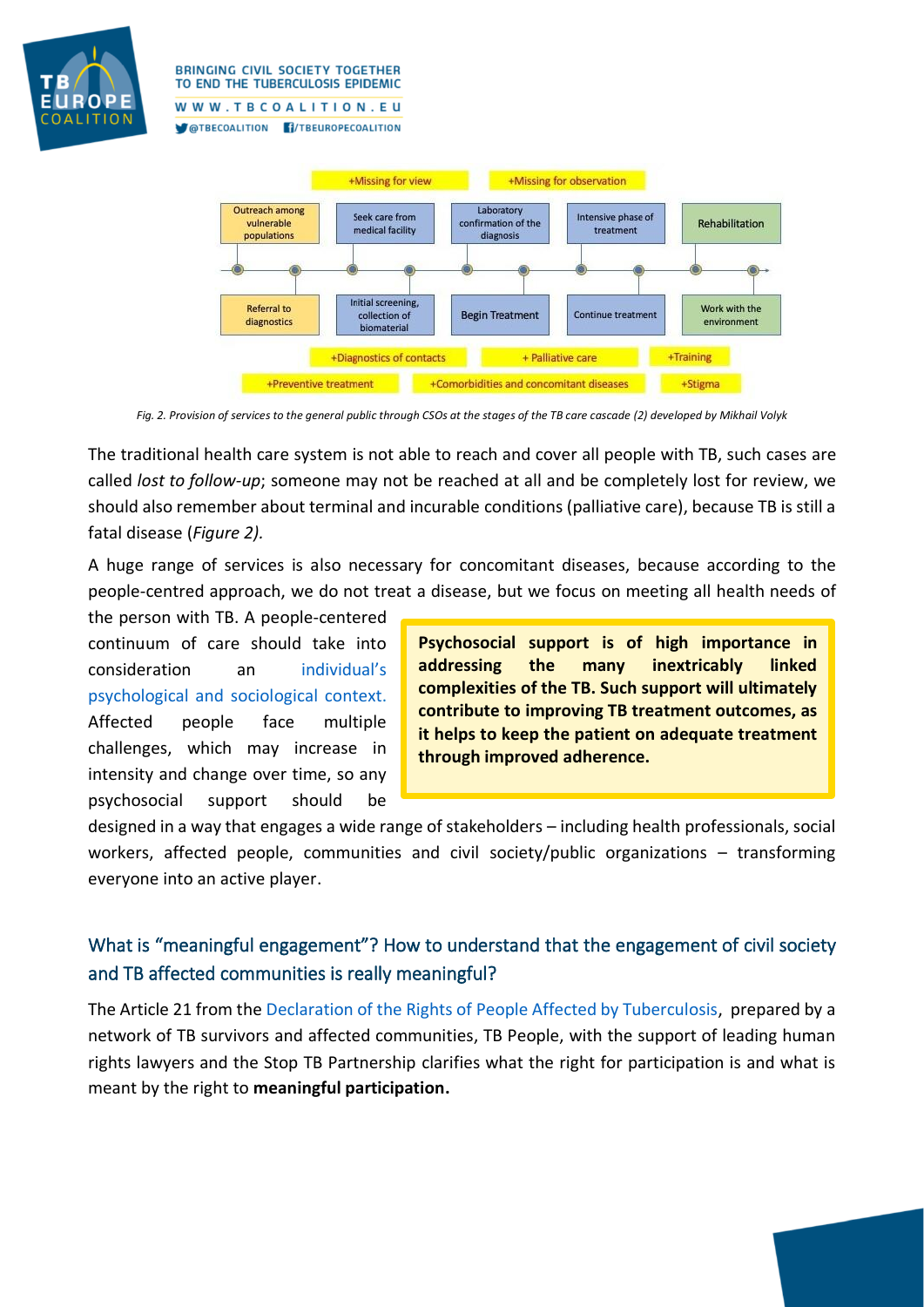





**The right to participate meaningfully** in **all** processes and mechanisms for the **development, implementation, monitoring and evaluation of laws, policies, regulations, guidelines, budgets, and programs related to tuberculosis, health care** for tuberculosis, and **medical research** for tuberculosis at **all levels of governance, with support** from and, when necessary, reasonable accommodation **provided by the State, international organizations**.

This definition is fully consistent with suggestion by [WHO's Multisectoral Accountability Framework](https://www.who.int/tb/WHO_Multisectoral_Framework_web.pdf?ua=1)  [to Accelerate Progress to End TB by 2030](https://www.who.int/tb/WHO_Multisectoral_Framework_web.pdf?ua=1) (MAF-TB) and [Annex 2](https://www.who.int/tb/publications/MAF_TB_Checklist_Annexes-Form-Final.pdf?ua=1) of the [MAF-TB Checklists for the](https://www.who.int/tb/publications/WHO_MAFTB_Checklist_Form-Final.pdf)  [baseline assessment,](https://www.who.int/tb/publications/WHO_MAFTB_Checklist_Form-Final.pdf) based on participatory approaches and meaningful engagement of civil society and TB affected communities at all stages of the TB response will foster accountability on the achieved progress.

## Meaningful Engagement of civil society and TB affected communities in the Multisectoral Accountability Framework implementation

**MAF-TB was agreed by all notions at the United Nations High Level Meeting on TB in September 2018.** It is an approach that fosters collaboration and mutual accountability to end TB within and beyond the health sector. It aims to ensure that the political commitments made by the Member States to end TB are implemented into practice through **specific actions, which are monitored, reported on and reviewed.**

#### The MAF-TB development and implementation

The driving force to come up with the development of MAF-TB was the sense of urgency, which was fuelled by the recognition of the fact that investments and actions were falling short of thresholds

needed to reach the targets and milestones of the WHO's End TB Strategy. This strategy was adopted to guide accelerated action in the TB response from 2016 and it has been aligned with the SDGs target 3.3 of ending the TB epidemic by 2030. Additionally, Stop TB Partnership subsequently developed the Global Plan to End TB, as a road map for achieving the End TB Strategy. Understanding that the End TB

**MAF-TB can be a steering wheel mobilizing political commitment** to keep the fight to end TB on track and to ensure continuous progress. Finding ways to support sustainability in the TB response in times of health emergencies, such as COVID-19 will be critical.

Strategy and the Global Plan are linked with broader Member States commitments to advance the SDG agenda, provides additional leverage for civil society and TB affected communities to advocate both for putting TB high on the political agenda and advancing a multisectoral response in the fight to end TB. SDGs are built upon the idea that **no single sector has the resources and expertise to**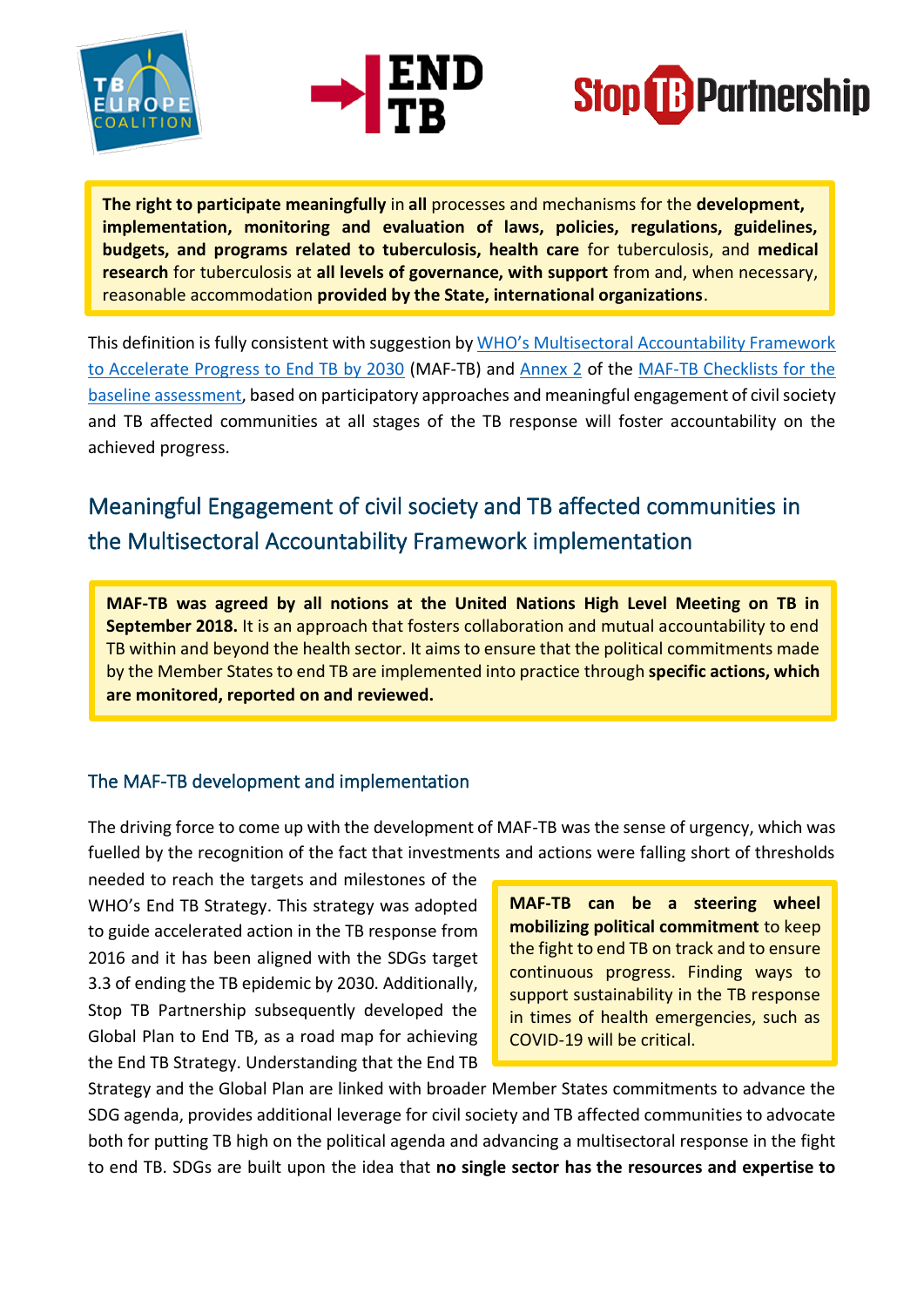

**achieve the SDGs alone. The confluence of social and health inequities, demands multisectoral action.**

The MAF-TB should help to develop a transparent and effective system to monitor progress, to flag issues, delays, underperformance or failings in the same way as to create enabling environment for sharing lessons, finding joint solutions, and nurturing resilience through enhanced multisectoral accountability and collaboration. Civil society and TB affected communities' voices, community-led monitoring is an important part of informing this process – bringing in different perspectives and roles should be vital and active in the MAF-TB.

National measures to ensure the meaningful engagement of civil society and TB affected communities in the TB response in the EECA region are often limited to the process of participation rather than on the extent of civil society and TB affected communities' power to engage in decisionmaking process.

It is important to build an understanding of bottom-up approaches and the extent, power, and outcome of civil society and TB affected communities' engagement in the TB response. The Annex 2 of the MAF-TB Baseline Assessment Checklist suggests wide list of areas for civil society and TB affected communities' engagement within four elements of the MAF-TB (*Figure 3*).

| <b>COMMITMENTS</b> | Annex 2 stems from the overarching principle in the End TB Strategy of a<br>"strong coalition with civil society organizations and communities',<br>commitments of the Political declaration of the UN HLM on TB and how<br>those have been implemented in practice.                                                                                                                                                                                                                                                                                                                                                                                                                                                                                                                                                                                      |
|--------------------|-----------------------------------------------------------------------------------------------------------------------------------------------------------------------------------------------------------------------------------------------------------------------------------------------------------------------------------------------------------------------------------------------------------------------------------------------------------------------------------------------------------------------------------------------------------------------------------------------------------------------------------------------------------------------------------------------------------------------------------------------------------------------------------------------------------------------------------------------------------|
| <b>ACTIONS</b>     | Set of actions suggested for measuring engagement of civil society and<br>affected communities in the End TB response include, but is not limited to:<br>establishment of a TB civil society forum or equivalent, participation in the<br>national strategic or operational planning and budgeting; participation in TB<br>service delivery; participation in national research agenda-setting, including<br>clinical and operational research; collaboration with civil society for<br>addressing other health priorities and sectors. Besides, two important<br>markers, which are mediators of the meaningful engagement of civil society<br>are suggested. Those markers include availability of the yearly operational<br>budget to support civil society work and a dedicated focal point in the<br>National TB Programme to support civil society. |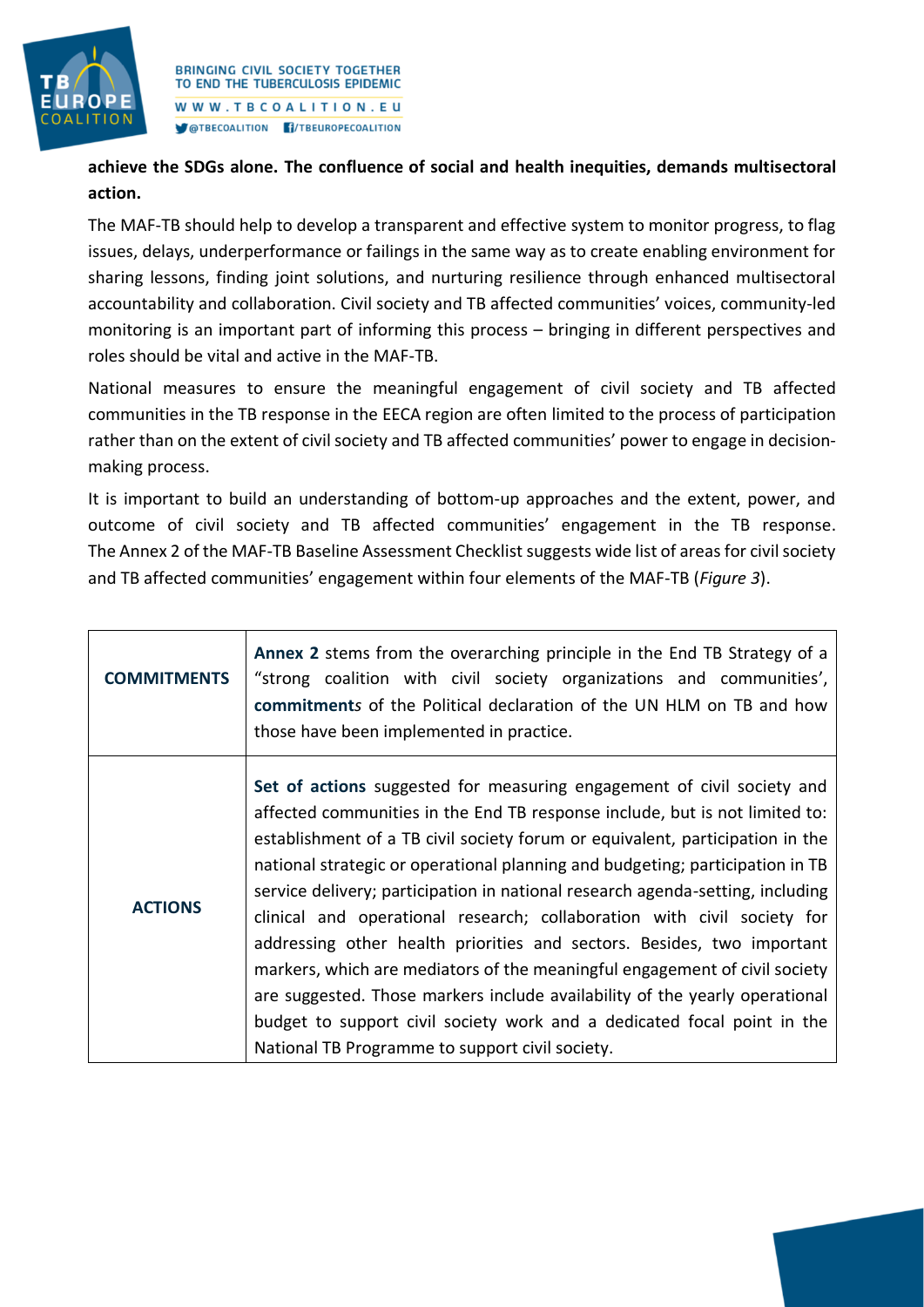

|                         | Monitoring and Reporting elements related to civil society include                                                                                        |
|-------------------------|-----------------------------------------------------------------------------------------------------------------------------------------------------------|
|                         | involvement in regular monitoring meeting of the National TB Programme;                                                                                   |
|                         | being consulted in design of major TB-related surveys; being involved in the                                                                              |
| <b>MONITORING &amp;</b> | design and conduct of gender, stigma and legal environment assessments,                                                                                   |
| <b>REPORTING</b>        | as well as civil society audits for service review and access. Actions of civil                                                                           |
|                         | society and affected communities within the suggested monitoring and                                                                                      |
|                         | reporting are closely linked to the Stop TB Partnership compendium of the                                                                                 |
|                         | Communities, Human Rights and Gender tools, which are responsive to the                                                                                   |
|                         | needs of key and vulnerable populations.                                                                                                                  |
| <b>REVIEW</b>           | <b>Review part of the assessment at the Annex 2 suggests measuring if</b><br>representatives of civil society are part of any high-level review mechanism |
|                         | on TB, as well as if they are part of the full process of joint monitoring/review<br>missions for National TB Programme.                                  |

*Fig. 3. Unpacking multisectoral collaboration & accountability in the end TB response: Reference guide for civil society and TB affected communities on background, essentials and key actions, TBEC (2020)*

**Engagement of civil society and TB affected communities in MAF-TB baseline assessments** will help to make sure that **elements, which need to be adopted or strengthened** for the equitable, people-centred, gender-sensitive, and rights-based TB response to address the needs of key and vulnerable people and communities **are identified and taken care of**.

## How civil society and TB affected communities can advance the MAF-TB agenda in line with Advocacy, communication and social mobilisation

| 1. Social<br>mobilisation | Find supporters among civil society, communities, and technical partners.                             |
|---------------------------|-------------------------------------------------------------------------------------------------------|
|                           | Define your goal, objectives and multisectoral indicators of success around<br>the issues identified. |
|                           | Seek support from the National TB Programme and WHO country office                                    |
|                           | Seek technical cooperation from the WHO Regional Office for Europe.                                   |
| 2. Communication          | Map what decision-makers and decision-making platforms aim to reach<br>collectively.                  |
|                           | Outline priorities by agreeing on key issues.                                                         |
|                           | Reach out to decision-makers through letters, press briefings, opinion<br>editorials and events.      |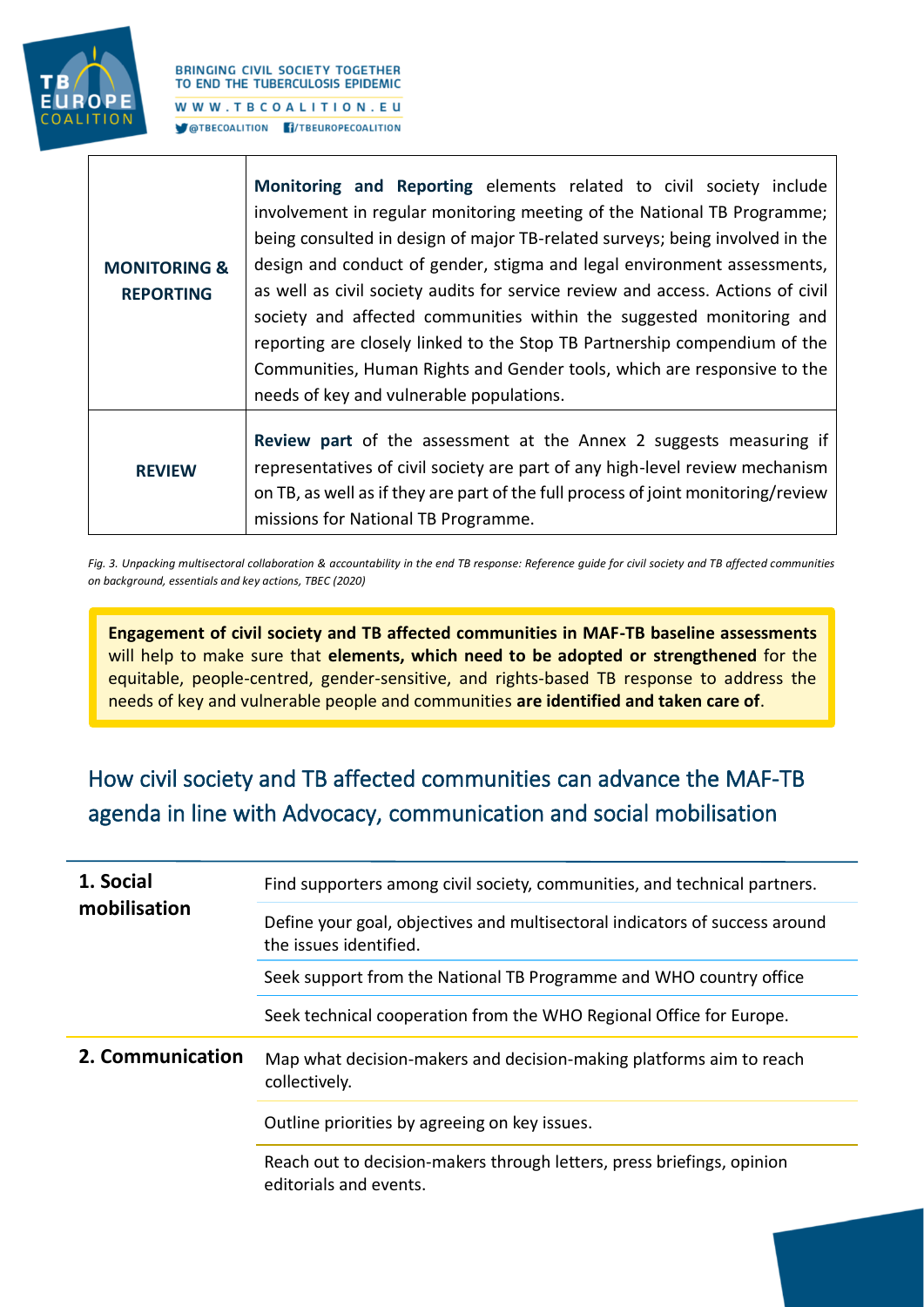

| 3. Advocacy | Identify windows of opportunity and agree on stages of the MAF-TB<br>implementation, including MAF-TB baseline assessments. |
|-------------|-----------------------------------------------------------------------------------------------------------------------------|
|             |                                                                                                                             |

Advocate for the costs of MAF-TB and inclusion of the MAF-TB approach in national strategic priorities.

Make sure you are part of the discussion and planning process for the MAF-TB from the earliest stage.

Actively participate in filling the MAF-TB assessment Checklist Annex 2.

Ensure transparency of the MAF-TB assessment findings.

Advocate for formalisation of the country MAF-TB mechanisms.

Ensure civil society and TB affected communities are adequately represented in the MAF-TB coordination and Hight-level Review mechanisms.

Advocate for inclusion of the section on civil society and TB affected communities' inputs in the TB response to the annual National TB report.

## Contributions from the WHO, Stop TB Partnership for civil society and TB affected communities' meaningful engagement in TB response

**"We are all accountable for delivering on the commitments we have made. But none of us can meet those commitments alone. We can only do it together. We need all hands-on-deck"** 

> *[Dr Tedros Adhanom Ghebreyesus](https://apps.who.int/iris/bitstream/handle/10665/336069/9789240013131-eng.pdf) Director-General World Health Organization*

WHO has been increasingly aware of the important role that civil society and TB affected communities play in the global health. It established the [WHO Civil Society Task Force on TB](https://www.who.int/tb/areas-of-work/community-engagement/who_cstf/en/) and published a report on [Engagement with Civil Society as the Driver for Change,](https://www.who.int/tb/CivilSocietyTaskForce_Progress.pdf) highlighting the importance of civil society, and recent projects to build collaboration between the WHO and TB civil society. The WHO also developed the MAF-TB in response to Member States' and civil society requests.

The [Regional Collaborating Committee on Accelerated Response to Tuberculosis, HIV and Viral](http://www.euro.who.int/__data/assets/pdf_file/0006/396816/Terms-of-reference-for-RCC-FINAL_15.02.19.pdf?ua=1)  [Hepatitis](http://www.euro.who.int/__data/assets/pdf_file/0006/396816/Terms-of-reference-for-RCC-FINAL_15.02.19.pdf?ua=1) (RCC-THV), initiated by the WHO Regional Office for Europe in 2012, is also a key platform that aims to build a united and intersectoral response to these diseases. The RCC-THV provides an opportunity to share good practices and lessons learnt on the latest developments in TB, HIV and viral hepatitis.

Critical to the MAF-TB implementation is [Community, Rights and Gender.](http://www.stoptb.org/communities/) Advocacy for the adaptation and implementation of MAF-TB and the promotion of CRG tools and approaches to the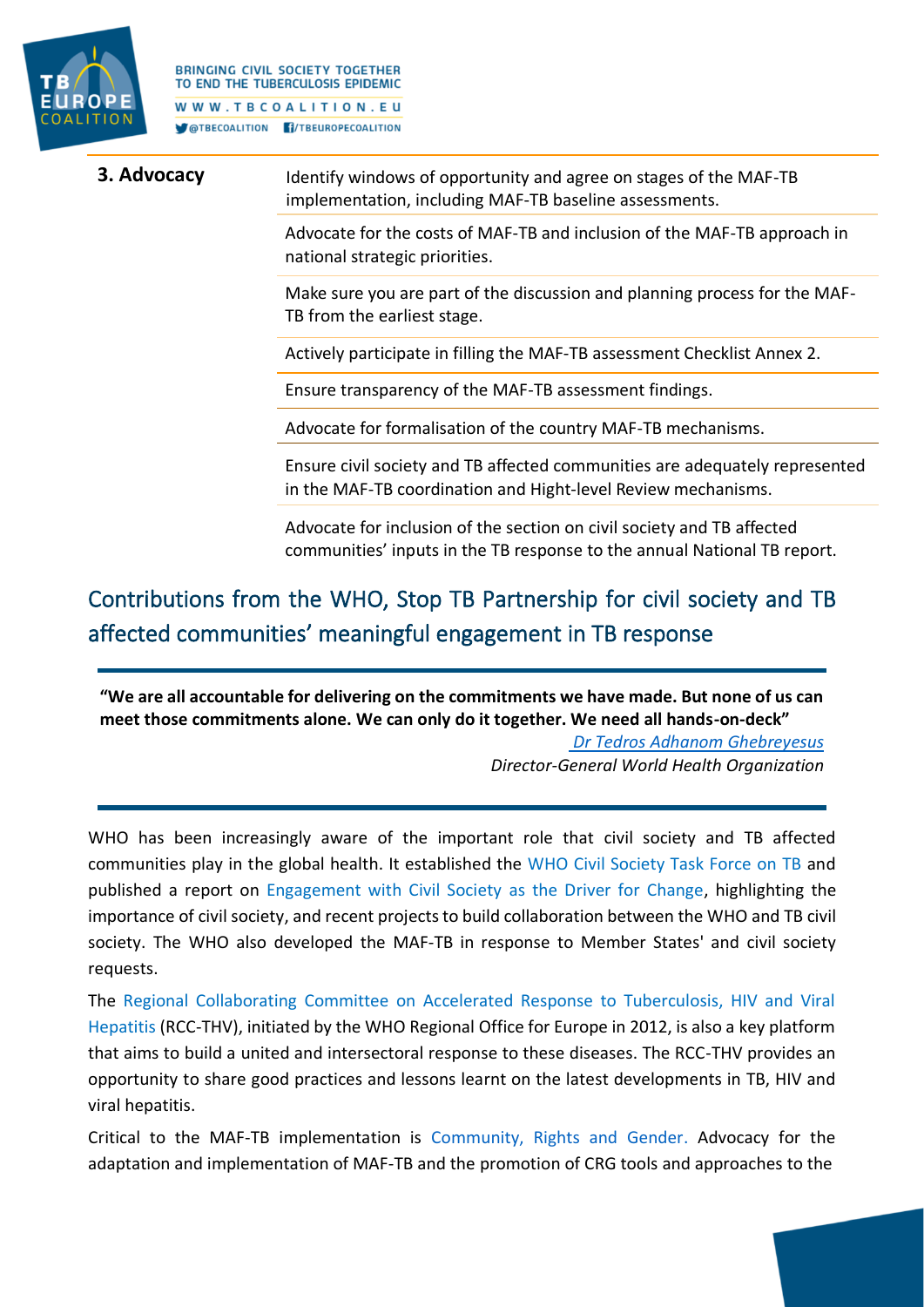

TB response is a strategic entry point to advance meaningful participatory engagement of civil society and TB affected communities in the TB response through the participatory approach, as seen

through the CRG Assessments conducted, TB CRG Action Plans developed and led by community and civil society organizations in

Stop TB Partnership has developed a series of **tools to assist countries in transforming the TB response** to be equitable, rights-based, gender-transformative and people-centred.

collaboration with National TB Programs i[n Ukraine,](http://www.stoptb.org/assets/documents/communities/CRG/TB%20CRG%20Assessment%20Ukraine.pdf) [Kazakhstan,](http://www.stoptb.org/assets/documents/communities/CRG/TB%20CRG%20Assessment%20Report%20-Kazakhstan%20-Eng.pdf) [Kyrgyzstan,](http://www.stoptb.org/assets/documents/communities/CRG/TB%20Gender%20Assessment%20Kyrgyzstan%20%20_%20ENG.pdf) [Georgia](http://www.stoptb.org/assets/documents/communities/CRG/TB%20CRG%20Assessment%20Report-%20Georgia.pdf) an[d Tajikistan.](http://www.stoptb.org/assets/documents/communities/CRG/TB%20CRG%20Assessment%20EECA%20Regional%20Report.pdf)

Stop TB Partnership, through the Global Plan to End TB, reaffirmed that community engagement and systems strengthening (C), the promotion and protection of human rights (R), and gender equality (G) are key (CRG) components required to End TB. To support the operationalization of these commitments to CRG, Stop TB Partnership, and civil society and TB affected communities' partners developed a global CRG strategy, as well as CRG briefs and assessments, while also augmenting [the Challenge Facility for Civil Society](http://www.stoptb.org/global/awards/cfcs/) (hereinafter – CFCS). CFCS is the Stop TB Partnership grant mechanism to enhance CRG in TB Responses. In 2021, 7.5 million USD is being made available to civil society and TB affected communities' engagement in the TB response. It is through this funding source that civil society and TB affected communities have been empowered and supported to complete CRG Assessments, community-led monitoring of human rights barriers, and human rights capacity building, sensitisation as well as law and policy reform.

It is through this Challenge Facility mechanism, that Stop TB Partnership has supported the formation and/or strengthening of civil society and TB affected communities networks at global (including TBpeople, TB Women), regional (including TB Europe Coalition) and national level (including TBpeopleUkraine and Stop TB Partnership Tajikistan), many of which have moved from informal collectives of advocates and peer supporters, to coordinated and strategic organisations, who are recipients of grants from organisations like the Global Fund, USAID and the Stop TB Partnership. Stop TB has also now formalized civil society and TB affected communities in global TB governance. TB affected communities and civil society have seats on the Board of Stop TB Partnership, and are supported by formalized and funded [Delegations.](http://www.stoptb.org/about/cb/delegations.asp) The professionalisation of civil society and TB affected communities is further demonstrated through the [Deadly Divide: TB](http://www.stoptb.org/assets/documents/communities/The%20Deadly%20Divide_TB%20Commitments%20vs%20TB%20Realities%20FINAL%20HLM%20Report.pdf)  [Commitments vs TB Realities](http://www.stoptb.org/assets/documents/communities/The%20Deadly%20Divide_TB%20Commitments%20vs%20TB%20Realities%20FINAL%20HLM%20Report.pdf) report, an initiative of the three Stop TB civil society delegations, and the Impact of COVID-19 [on the Tuberculosis Responses](http://www.stoptb.org/assets/documents/resources/publications/acsm/Civil%20Society%20Report%20on%20TB%20and%20COVID.pdf)*,* where those same Delegations, joined other community partners to co-author this influential report – the recommendations of which feature in the recent Global Fund Information Note on COVID-19 [Catch Up Plans for Tuberculosis.](http://www.stoptb.org/assets/documents/covid/covid19_tuberculosisservicesimpact_guidancenote_en.pdf) It has been critical for the Stop TB Partnership to lead by example in terms of prioritising and formalising meaningful civil society and TB affected communities' engagement, participation and governance for accountability.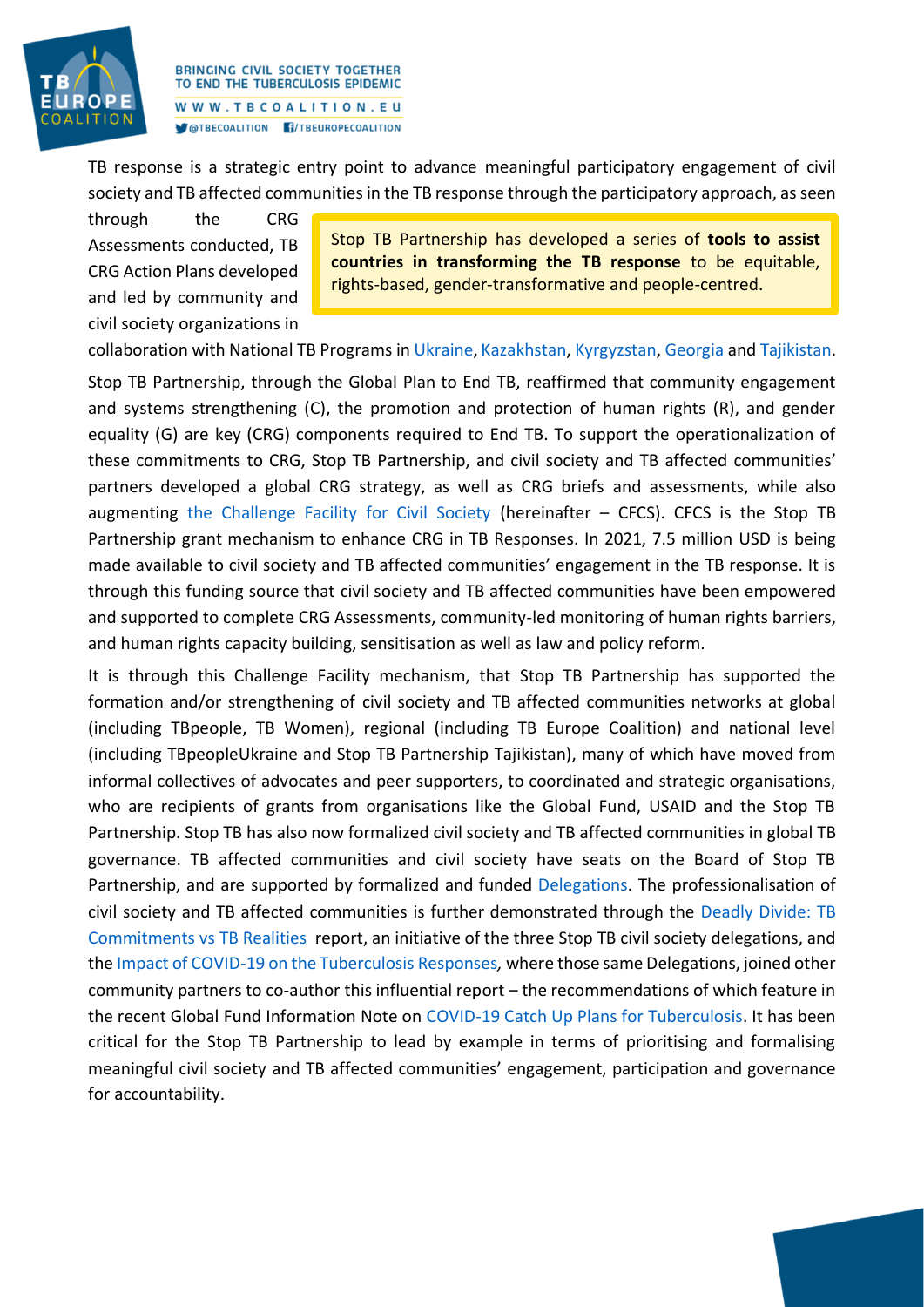

[TB Europe Coalition](https://www.tbcoalition.eu/wp-content/uploads/2020/10/Policy_Brief_COVID-19-%E2%80%93-THE-NEW-REALITY_Rus-1.pdf) [\(TBEC\)](https://www.tbcoalition.eu/) under the CFCS grant is focusing on Eastern Europe and Central Asia to

enhance civil society and TB affected communities' coordination and capacity to strategically contribute to national and regional efforts and achieving the targets of Political Declaration of UN HLM on TB. The project addresses the regional and national operational dimensions of the meaningful engagement of civil society and TB affected communities in TB response and ensure the learning channel between neighbouring countries to share evidence on effective

**TBEC** is a regional partner of the WHO/Europe Regional Office in baseline assessment implementation using Annex 2 on MAF-TB in countries of the EECA region, and would welcome the opportunity **to technically support civil society and TB affected communities' representatives** who would take the initiative and want to initiate the implementation of MAF-TB in their country.

approaches of community advocacy for sustainable TB finance and rights-based, gender-equitable and people-centred TB services.

#### Conclusion

TB advocates can make a real difference in ensuring that progress towards political commitments is made. TB advocates should remember that sustainability in TB issues mainly depends on political commitment. If we do not progress year by year, then TB will progress day by day. We should have an ongoing sustained engagement on issues that impact the lives of people living with TB. Lofty promises and goals for ending TB in some distant future will not mean anything unless concrete steps are taken now to "get the job done". The are less than two years left to fulfil targets set, and take action on the commitments made at the United Nations High-Level Meeting on TB in 2018 so, **[The Clock Is Ticking](http://www.stoptb.org/news/stories/2021/ns21_006.html)**.

There is a "deadly divide" between agreed goals of the Political Declaration of UN HLM on TB and SDG by 2030 and the realities experiences on the ground. This will continue as long as those most in need are deprived from access to quality and affordable TB prevention, diagnosis, treatment, care and support. On this World TB Day, TBEС calls for increased global health solidarity to address health issues within global security agenda. Universal health coverage can only be achieved with the removal of human rights barriers, the elimination of catastrophic costs in TB financial burden on families and individuals caused by out-of-pocket expenditures and loss of income.

Countries have committed to protect and promote human rights, universal access to quality, affordable treatment and to End TB by 2030, but this needs to be backed up by concrete action in the short term, rather than only in the long term. Strong political will, which can only be achieved through civil society advocacy, will help overcome each of these barriers.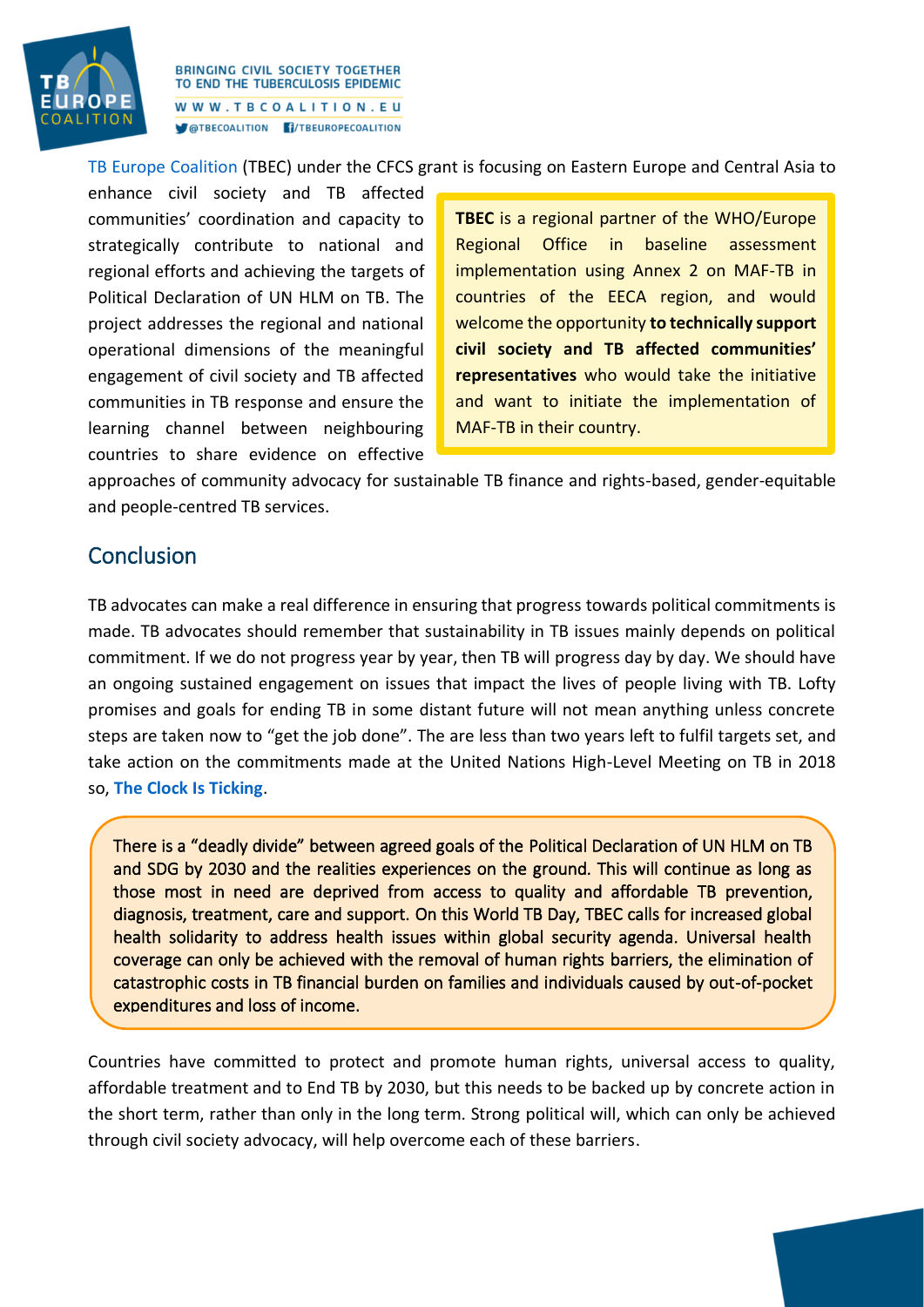

Civil society and TB community must come together to catalyze and sustain the political will to deliver on the Political Declaration of UN HLM on TB, pushing governments to prioritize the role of civil society and TB affected communities to End TB. A critical step for governments is the revision of national TB policies backed up by necessary legal provisions in accordance with the new Monitoring framework of the WHO European Region TB action plan 2021-2030 (*Figure 4*) and to mobilize every available resource necessary to support meaningful engagement of civil society and TB affected communities in TB response.

Country **adopted standards and operational procedures** for civil society organizations in the provision of psycho-social support services to ensure treatment adherence for people with TB

Country **adopted procedures of subcontracting mechanisms** under the state funds or other relevant funding mechanisms for CSOs in the provision of psycho-social support and active casefinding services for people with TB

Proportion of people with TB found through **active case-finding** activities implemented through CSOs

Proportion of people with TB who started TB treatment and who received any form of **treatment adherence support** from CSO (including psycho-social support)

*Fig.4. Four community systems and civil society engagement indicators, Monitoring framework of the WHO European Region TB action plan 2021- 2030* 

Suggested four indicators are highlighted as the "minimum package" for multisectoral response and to ensure sustainable participation of civil society and TB affected communities in the response to TB.

Civil society and TB affected communities have a fundamental role to play in all components of multisectoral collaboration and accountability related to TB, as acknowledged in the Sustainable Development Goals, the End TB Strategy, the Moscow Declaration and the political declaration of the General Assembly high-level meeting on tuberculosis in 2018. Civil society and TB affected communities should mobilize collective action and sensitize government stakeholders for the importance of the multisectoral collaboration, with the broader engagement of civil society and TB affected communities, including the launch of MAF-TB baseline assessments in coordination with NTP. 2023 timeframe for Heads of States to report at the UN High-Level meeting on the progress achieved in TB, following the commitments of the Political Declaration of UN HLM on TB contributes towards the creation of the enabling environment for accelerating MAF-TB processes.

*This window of opportunity should be used now, The Clock Is Ticking!*